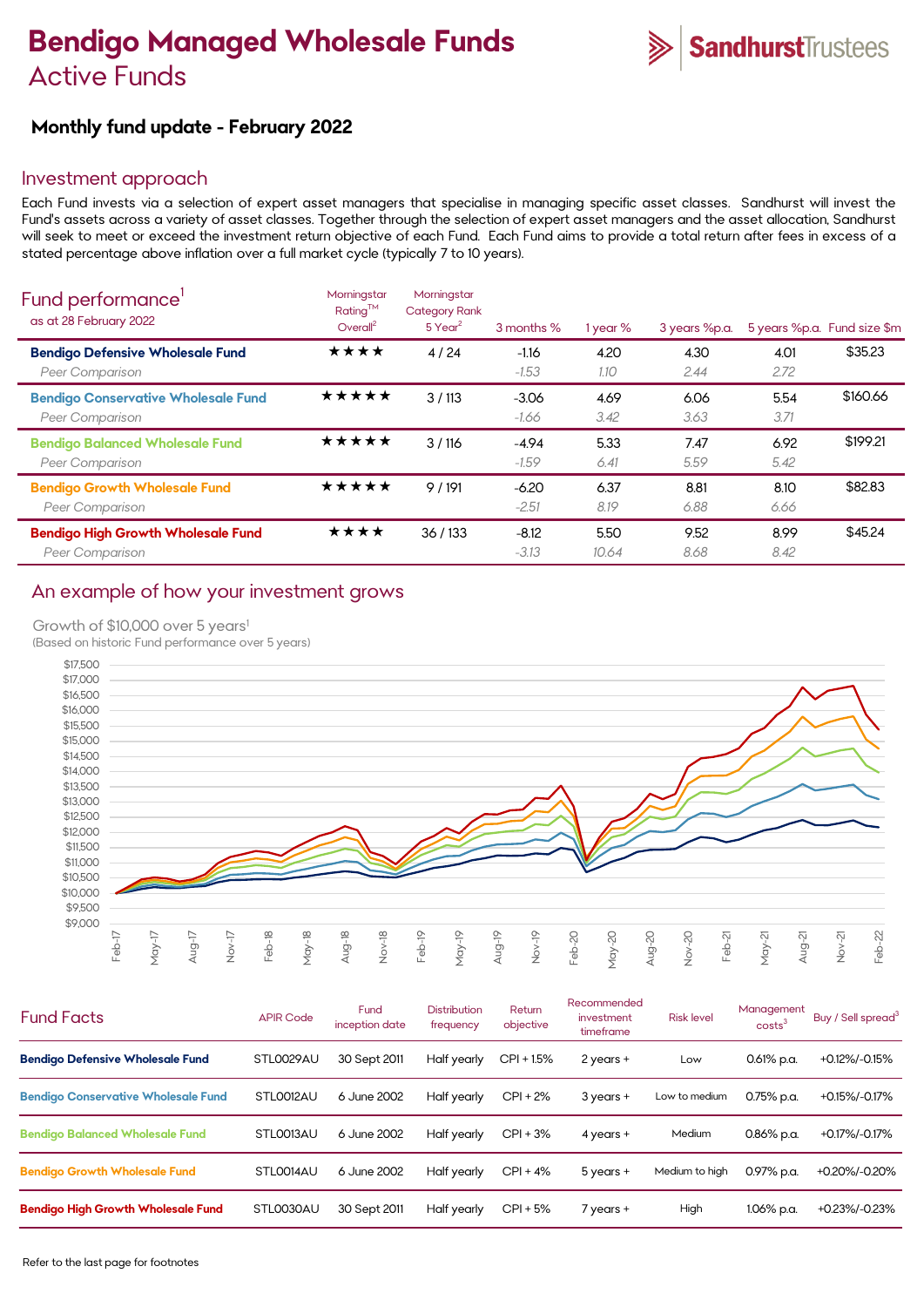# Asset allocation **Bendigo Defensive Wholesale Fund**



#### **Bendigo Conservative Wholesale Fund**

|  | ■ Aust Sh             | 16.1% |
|--|-----------------------|-------|
|  | $\blacksquare$ Int Sh | 13.5% |
|  | Int Sh (Hedged)       | 5.0%  |
|  | Property & Infra      | 1.3%  |
|  | $\blacksquare$ Cash   | 14.2% |
|  | $\blacksquare$ Int FI | 9.8%  |
|  | Aust Fl               | 32.9% |
|  | <b>Alternative</b>    | 7.2%  |

#### **Bendigo Balanced Wholesale Fund**

| $\blacksquare$ Aust Sh<br>$\blacksquare$ Int Sh<br>Int Sh (Hedged)<br>Property & Infra<br>$\Box$ Cash<br>$\blacksquare$ Int FI<br><b>Aust Fl</b> | 24.9%<br>22.3%<br>7.4%<br>1.0%<br>10.4%<br>4.8%<br>20.8% |
|--------------------------------------------------------------------------------------------------------------------------------------------------|----------------------------------------------------------|
|                                                                                                                                                  |                                                          |
| Alternative                                                                                                                                      | 8.4%                                                     |
|                                                                                                                                                  |                                                          |

#### **Bendigo Growth Wholesale Fund**



#### **Bendigo High Growth Wholesale Fund**

| $\blacksquare$ Aust Sh      | 38.3%   |
|-----------------------------|---------|
| $\blacksquare$ Int Sh       | 38.0%   |
| Int Sh (Hedged)             | 13.7%   |
| <b>Property &amp; Infra</b> | 0.7%    |
| $\blacksquare$ Cash         | 5.3%    |
| $\blacksquare$ Int FI       | $0.0\%$ |
| $\blacksquare$ Aust Fl      | 0.0%    |
| Alternative                 | 4.0%    |

| Unit prices                                | Application | <b>Withdrawal</b> |  |
|--------------------------------------------|-------------|-------------------|--|
| as at 28 February 2022                     | price       | price             |  |
| <b>Bendigo Defensive Wholesale Fund</b>    | \$1.07754   | \$1.07463         |  |
| <b>Bendigo Conservative Wholesale Fund</b> | \$1.06128   | \$1.05789         |  |
| <b>Bendigo Balanced Wholesale Fund</b>     | \$1.02535   | \$1.02187         |  |
| <b>Bendigo Growth Wholesale Fund</b>       | \$0.97632   | \$0.97242         |  |
| <b>Bendigo High Growth Wholesale Fund</b>  | \$1.37774   | \$1.37142         |  |

# Make the most of your investment

#### **You need \$50,000 to start an investment in one of our Bendigo Managed Wholesale Funds**

**The power of compounding**

Compounding can be a powerful tool in wealth creation. Reinvesting distributions can be one of the easiest and cheapest ways to increase your holdings over time. You're compounding your investment's growth by continually adding more units which, in turn, will generate distributions of their own.

#### **Why not reinvest your half yearly distributions?**

**The benefits of making it regular**

Making regular contributions to your investment can both grow your investment and smooth the effects of market highs and lows.

**Why not add a Regular Savings Plan to your investment? You can establish one from as little as \$50 per month.** 

You can also use BPAY® to add to your investment at any time with as little as \$100. See your statement for your BPAY reference number.

® Registered to BPAY Pty Ltd ABN 69 079 137 518

# Do you have any questions?

For further information contact us on 1800 634 969 or visit our website: www.bendigobank.com.au/managedfunds